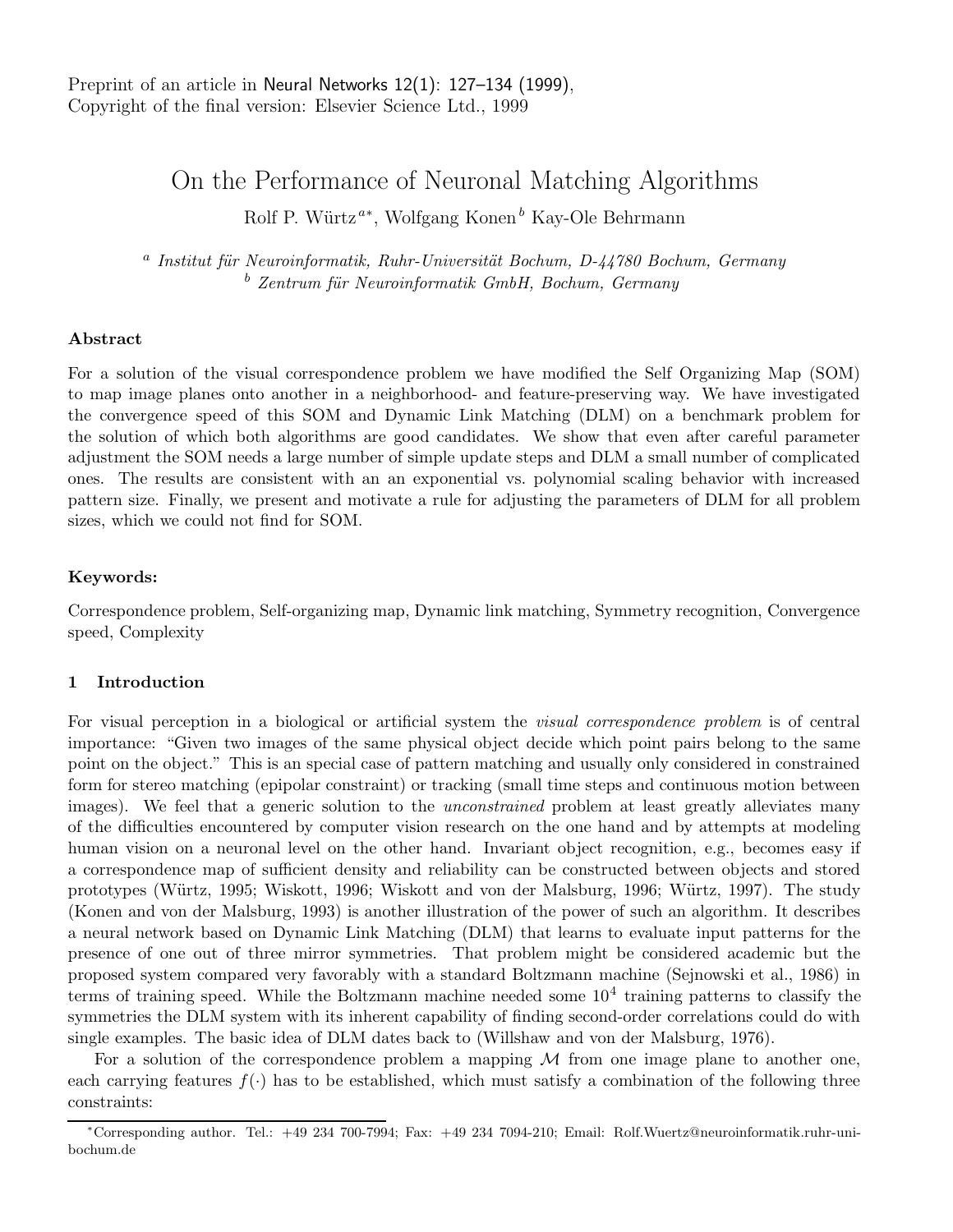**M1:**  $M$  is an one-to-one function from one image plane onto another image plane.

 $M2: M$  is a homeomorphism, i.e. continuous in both directions.

**M3:** M is feature-preserving, i.e.  $f(M(x)) = f(x)$ .

For application to real-world problems, these constraints have to be relaxed. M2 has no meaning for discrete spaces, so the somehow ill-defined term of *neighborhood preservation* must take the place of continuity (for a thorough discussion see (Goodhill et al., 1995)). For real images, strict equality of the features cannot be expected, so M3 is replaced by the constraint that the sum of all local feature similarities should be as large as possible.

There is an abundance of technical solutions for special cases of the correspondence problem, e.g. optical flow or disparity algorithms. Matching algorithms for recognition like in (Lades et al., 1993; Würtz, 1997) also center on special aspects like translations and small distortions and would not apply to large rotations or mirror images without modification. For technical systems, this tailoring to the problem at hand is, of course, the only key to success. When looking for generic solutions, a good candidate to solve the correspondence problem is a self-organizing process that develops from an unordered initial state to a mapping that fulfills M1 through M3 as good as possible. The Self-organizing Map (SOM) algorithm (Kohonen, 1982; Kohonen, 1990; Kohonen, 1997) seems to be a natural choice. In (Bellando and Kothari, 1996), e.g., it is used to find frame-to-frame correspondences for tracking. It strictly enforces uniqueness (M1) in one direction, namely that every neuron has only one pointer to an input vector.

Another possibility is Dynamic Link Matching (DLM) (Konen et al., 1994), which also relaxes **M1** such that there is in principle full connectivity between the planes, and the correct correspondences grow, while all others decline to small values. In (Würtz, 1995; Wiskott, 1996; Wiskott and von der Malsburg, 1996) dynamic link matching is used to construct correspondence maps for face recognition.

As self-organization is a notoriously slow process the *convergence speed* is an important detail. Its importance may be lower in the typical application areas that are models of brain development, but for vision applications where correspondences must be established in some milliseconds, it becomes crucial. The authors of (Bellando and Kothari, 1996) give no figures about the computational cost of their system. Short of sound analytical results about convergence times we have used the problem from (Konen and von der Malsburg, 1993) as a benchmark to evaluate the relative performance of DLM (Konen et al., 1994) and the Self Organizing Map (SOM) algorithm (Kohonen, 1982; Kohonen, 1990). In the context of neuronal modeling of vision it should be noted that both algorithms have an inherently sequential component, and consequently the convergence time matters even if the hardware is highly parallel.

The discretised problem is as follows. There are two  $N \times N$  layers of neurons X and Y, each neuron carries one of F different features. The algorithm must find a feature-preserving one-one mapping. In the following sections we will define a benchmark problem, present a slight modification of the SOM that includes the feature similarity into the learning rule, then describe DLM, and run both algorithms measuring the performance.

This paper does certainly not attempt a comprehensive comparison between all applications of SOM and the (much fewer) applications of DLM which have been developed during the last decades. Especially, the well-known dimension reduction capabilities of SOM are not considered here. We concentrate on the convergence behavior of SOM and DLM w.r.t. a very specific task, namely the correspondence problem, as described above. Consequently, our results do not necessarily generalize to different tasks which could be tackled by both algorithms. Nevertheless, we believe that the results hold for two-dimensional pattern matching.

It might be argued that the instantiation of the correspondence problem is too simple. Our concern, however, has not been the absolute difficulty of the problem but the relative performance of both algorithms, and that objection would only be serious if there was reason to believe that one of the algorithms would change its behavior qualitatively when moving to real-world images. Furthermore, a very similar problem has proven to be difficult for Boltzmann machines (Sejnowski et al., 1986, see above).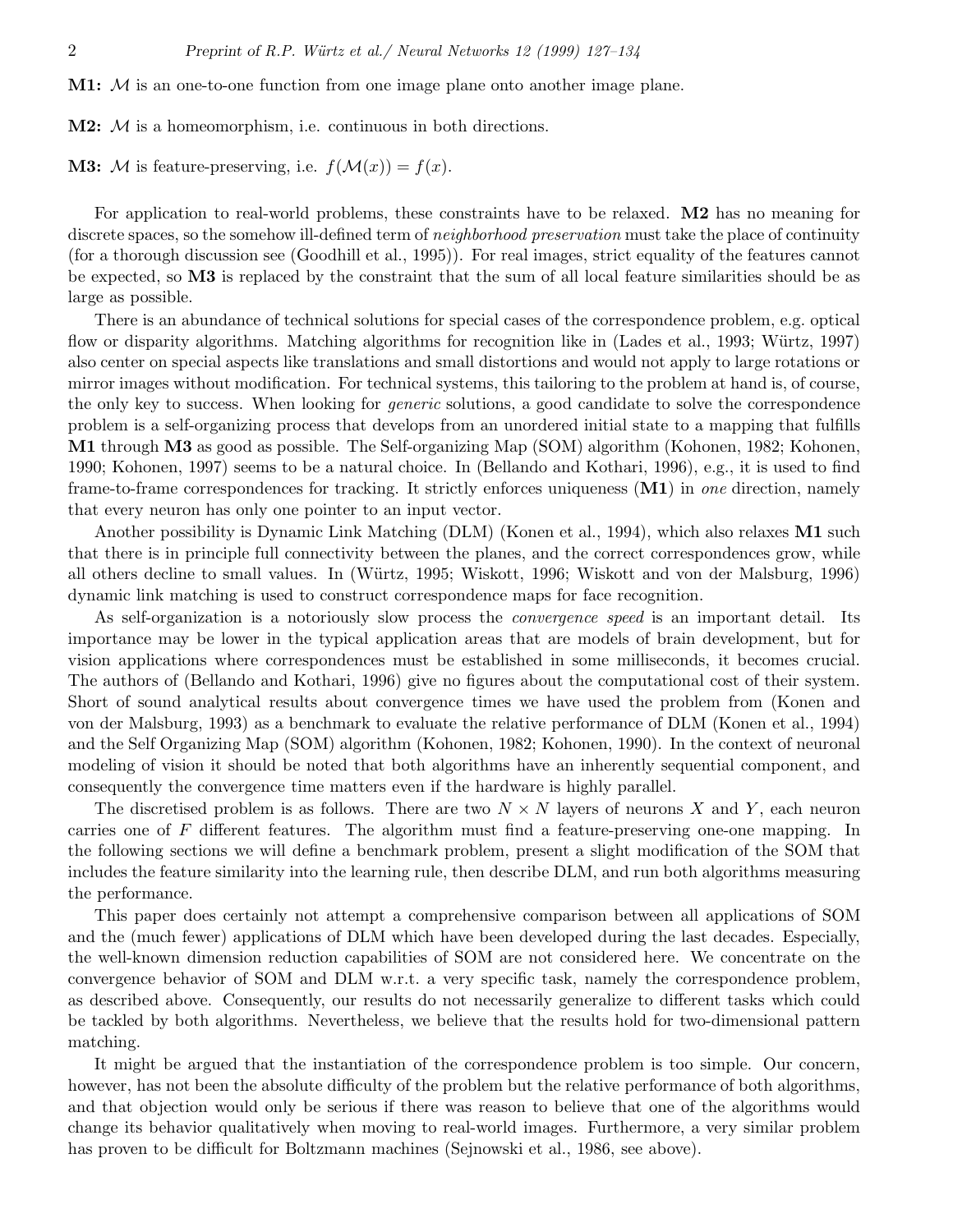# 2 Definition of a benchmark problem

A fair comparison of algorithms that were developed to solve different problems and whose full range of applicability is still subject of intensive research is not easy. The least one can do is to define problem and simulations very explicitly and leave it to the reader to judge if justice has been done to both algorithms, which have been specified in sections 2 and 4, respectively.

If a square lattice is mapped onto a continuous input square (a typical problem for the SOM without features), the correct solution is not obvious. For a fair comparison, however, the quality of a solution must be assessed by objective means. The solution is not unique, because mirror reflections and rotations by multiples of  $90^{\circ}$  in one of the layers have, of course, the same quality.

To avoid these problems we have chosen the above-mentioned mirror-problem as a benchmark. The setup consists of two square layers X and Y of  $N \times N$  neurons that in addition carry features  $f \in \{1, \ldots, F\}$ . The feature distribution in X is chosen at random, but symmetric<sup>1</sup> patterns are discarded. The distribution in Y is identical to the one in X except for a mirror reflection at the horizontal or vertical symmetry axis of the square or a rotation by multiples of 90◦ around the center. Because of the lack of symmetry, the feature distributions induce a unique neighborhood-preserving mapping from  $X$  to  $Y$ . The benchmark task for the self-organizing algorithms is to find this mapping given only the feature distributions. Similarity of features of neurons  $x \in X$  and  $y \in Y$  is defined as all-or-nothing for this benchmark (for practical applications smooth similarity functions are usually more suitable):

$$
T(\vec{x}, \vec{y}) = \delta(f(\vec{x}), f(\vec{y})) = \begin{cases} 1 & \text{if } f(\vec{y}) = f(\vec{x}) \\ 0 & \text{otherwise.} \end{cases}
$$
 (1)

Due to the discrete lattices in both layers and the symmetry-breaking features attached to the neurons, neighborhood preservation is clearly defined and the optimal solution is known beforehand, which gives a

<sup>&</sup>lt;sup>1</sup>This includes symmetries that only arise if the layer topology is a torus, because DLM actually uses that topology. For a discussion of the treatment of boundaries see the end of section 5



Fig. 1: The setup for the benchmark problem. A correct mapping must be found between two layers, both of which carry features (which are not shown here). A Self-organizing feature map (left hand side) and dynamic link matching (right hand side) are both applied to the problem, where the learning rates include the feature similarity between both ends of a link.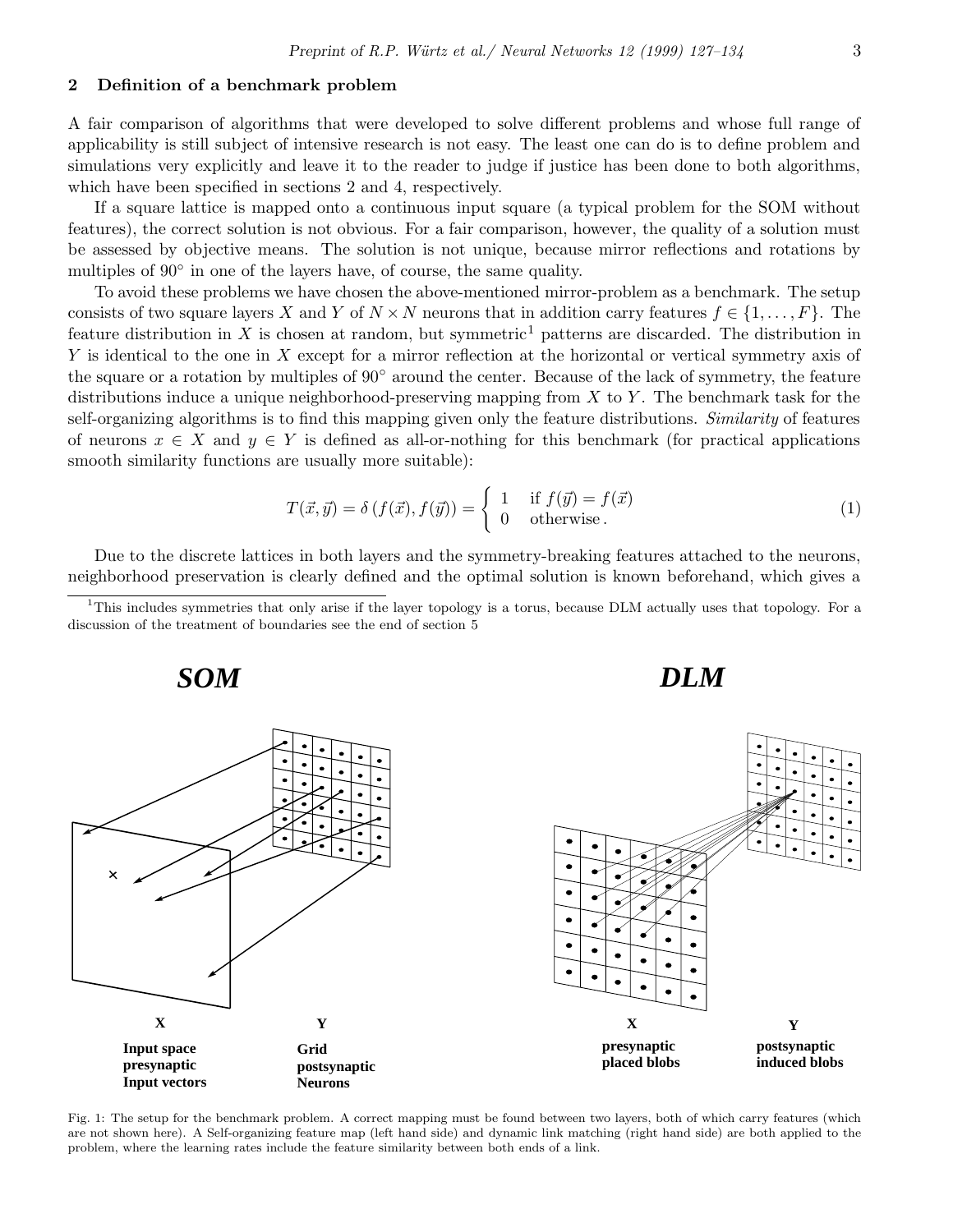straightforward error measure that can be monitored through the whole process. Let  $\mathcal{M}_t(\vec{x})$  be the position where neuron  $\vec{x}$  points in layer Y at time t, and  $\mathcal{M}_{opt}(\vec{x})$  be the optimal mapping. Then the error at time t will be

$$
E(t) = \sum_{\vec{x}} \left( \mathcal{M}_t(\vec{x}) - \mathcal{M}_{opt}(\vec{x}) \right)^2.
$$
 (2)

For the DLM, the vector  $\mathcal{M}_t(\vec{x})$  is defined as the center of mass for all links  $J(\vec{x}, \vec{y})$  emerging from neuron  $\vec{x}$  (see (6)).

Note that in this benchmark problem the conditions **M1** through **M3** are not conflicting, and the solution is unique. For real data, where they might be conflicting, the optimal solution is defined only by the behavior of the algorithms themselves. This may not be very satisfactory, but the analytical treatment of either algorithm still leaves much to be desired (Kohonen, 1997).

For the  $N \times N$ -size benchmark problem a particular solution is said to have *converged* if the average position error  $E(t)/N^2$  is below a threshold  $\varepsilon$ . The number of features F is a useful parameter to control the difficulty of the problem. For  $F = 1$  it is impossible to find non-symmetric distributions. The more different features there are the fewer ambiguities are encountered, and the easier the correspondence problem becomes. For large  $F$  the correct solution can be found by just searching the identical feature in the other layer. For all simulations, we have used  $F = 10$  equally distributed features.



Fig. 2: Scaling behavior of the SOM algorithm on the mirror benchmark. Only runs with the optimal parameter set for each problem size are shown. The vertical spread of data points is due to different random seeds. A straight line fits the data well, hinting at exponential scaling with problem size.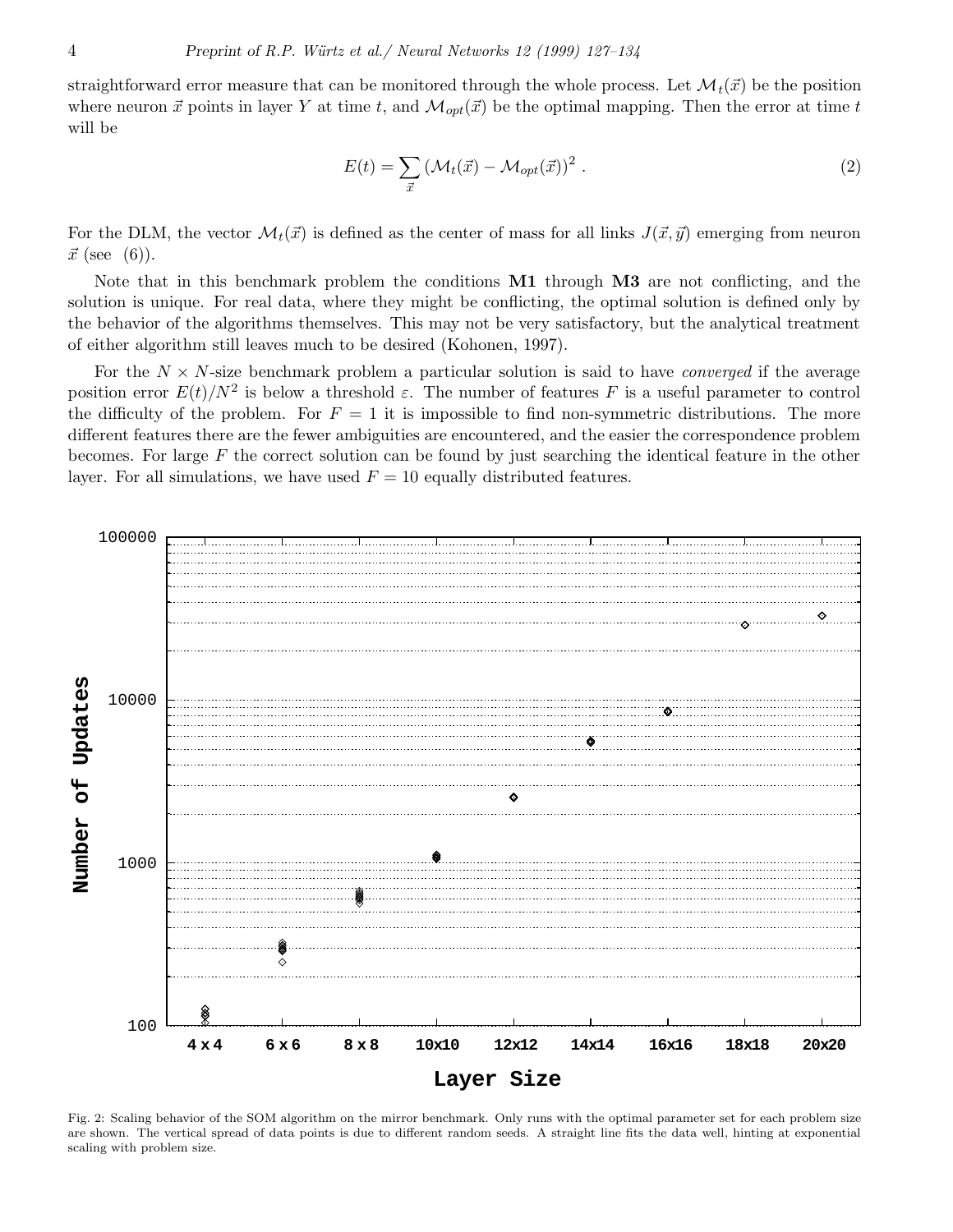# 3 A modified Self Organizing Feature Map (SOM)

In order to apply the SOM to the correspondence problem we have identified the discrete neuron layer with a discrete layer of neurons  $X$  and the input space with another discrete layer  $Y$ . Furthermore, we have included the feature similarity  $T(\vec{x}, \vec{y})$  into the learning rule of an otherwise unmodified SOM-algorithm (Kohonen, 1982; Kohonen, 1990). The algorithm is as follows.

Initialize pointers from Y to X randomly (one pointer for each element of Y) and iterate the following until convergence:

- 1. Choose an arbitrary element  $\vec{x}_0$  of X.
- 2. Select the element  $\vec{y}_0$  of Y such that  $\mathcal{M}(\vec{y}_0) \vec{x}_0$  is minimal.
- 3. update  $\mathcal M$  by the following increment

$$
\Delta \mathcal{M}(\vec{y}) = \lambda \exp\left(-|\vec{y} - \vec{y}_0|^2 / 2\sigma^2\right) (\vec{x}_0 - \mathcal{M}(\vec{y}_0)) T(\vec{x}_0, \vec{y}_0)).
$$
\n(3)

In the benchmark,  $T$  can only take the binary values 0 and 1, so that iteration steps for neurons with unequal features are without effect. Therefore, we have optimized the algorithm by skipping all such iteration steps and choosing  $\vec{y}_0$  directly among the neurons with the same features as  $\vec{x}_0$ . Only those "effective" iteration steps will be counted in our results.

Practically all applications of SOM require dynamic modification of at least one of the parameters  $\lambda$  and  $\sigma$  to assure convergence. Different decreasing schemes (linear, exponential,  $1/t$ ) are in use, but are known (Kohonen, 1990; 1997 p. 88) to yield the same general behavior of the algorithm. According to our own



Fig. 3: Scaling behavior of the DLM algorithm on the mirror benchmark. The vertical spread of data points is due to different random seeds. A straight line is compatible with the data, this time suggesting linear scaling with problem size.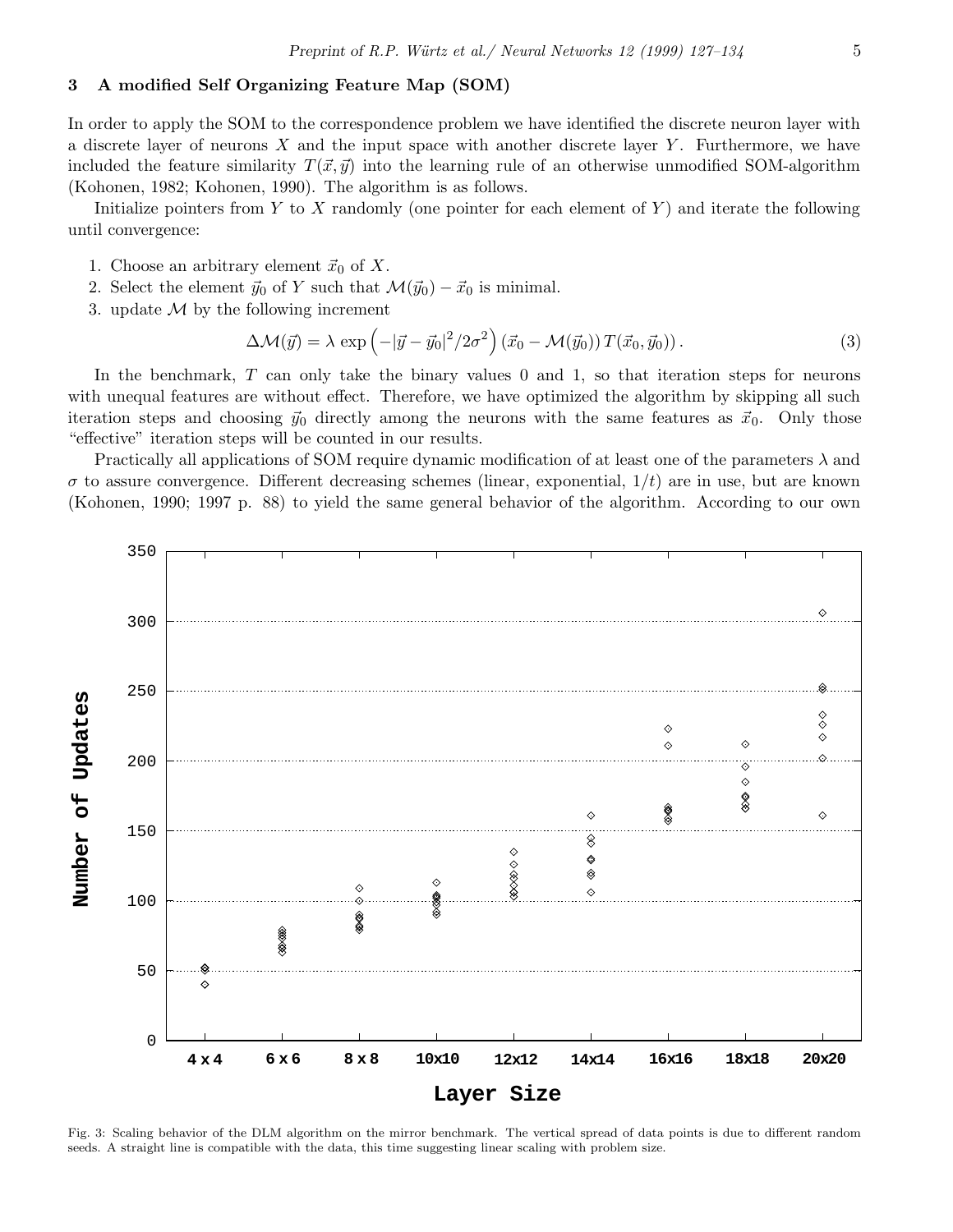experience the actual time course of the parameters matters less than a combination of a good starting value and the coincidence of the map reaching its stable state and the parameters reaching zero. The necessity for parameter adaptation during development introduces new parameters describing the decreasing speed. It is clear that neither learning rate nor neighborhood width may drop below zero. For a linear decreasing scheme, which we have used throughout, a complete parameter set describing the algorithm consists of  $\lambda_0, \ \Delta \lambda, \sigma_0, \Delta \sigma.$ 

Extensive experiments (Behrmann, 1993) have shown that the performance could not be improved by decreasing  $\lambda$ , and we have kept it constant at  $\lambda = 1$ , but the width parameter  $\sigma_0$  and its decrease rate  $\Delta\sigma$  had to be chosen carefully. Both were optimized individually for each problem size  $(N = 4, \ldots, 20)$  by scanning a reasonable parameter range (of 40 parameter pairs) with 10 executions of SOM each. From the best parameter setting we show in Fig. 2 only the 8 best results among the 10 runs. The reason why we do not show all 10 results is that even with this careful parameter selection the SOM did not converge in all cases. This implies that the parameters work well but are not yet on the safe side for convergence and longer convergence times must be expected if that is required. The results are consistent with an exponential scaling of the number of update steps with the problem size (see Fig. 2). The complete parameter set was as follows: The learning rate was  $\lambda = 1.0$ , the initial width of the Gaussian defining the neighborhood was varied  $\sigma_0 \in \{0.1\,N, 0.2\,N, \ldots 1.0\,N\}$ , the decrease  $\Delta \sigma$  varied between  $4 \cdot 10^{-7}\,N$  and  $10^{-4}\,N$ . In order to avoid underflow problems the decrease of  $\sigma$  was cut off at  $\sigma_{min} = 10^{-6} N$ . The number of features was kept at  $F = 10$ , the layer size was varied  $N \in \{4, 6, 8, \ldots, 20\}$ . The error threshold for convergence was  $\varepsilon = 1/640$ throughout.

#### 4 Dynamic Link Matching (DLM)

In the DLM scheme layer X is fully connected with Y by a matrix  $J(\vec{x}, \vec{y})$  of dynamical links. Their development is governed by a Hebbian rule with competition and influence of feature similarity. In other



Fig. 4: Dependence of the convergence speed of DLM on the blob size. The error is plotted against time for a  $12 \times 12$ -layer for different blob sizes  $B \times B$  (square blobs) (B is the number in the circle). Best results are obtained for  $B = 8$  and  $B = 9$  which is closest to blobs covering half of the layer area.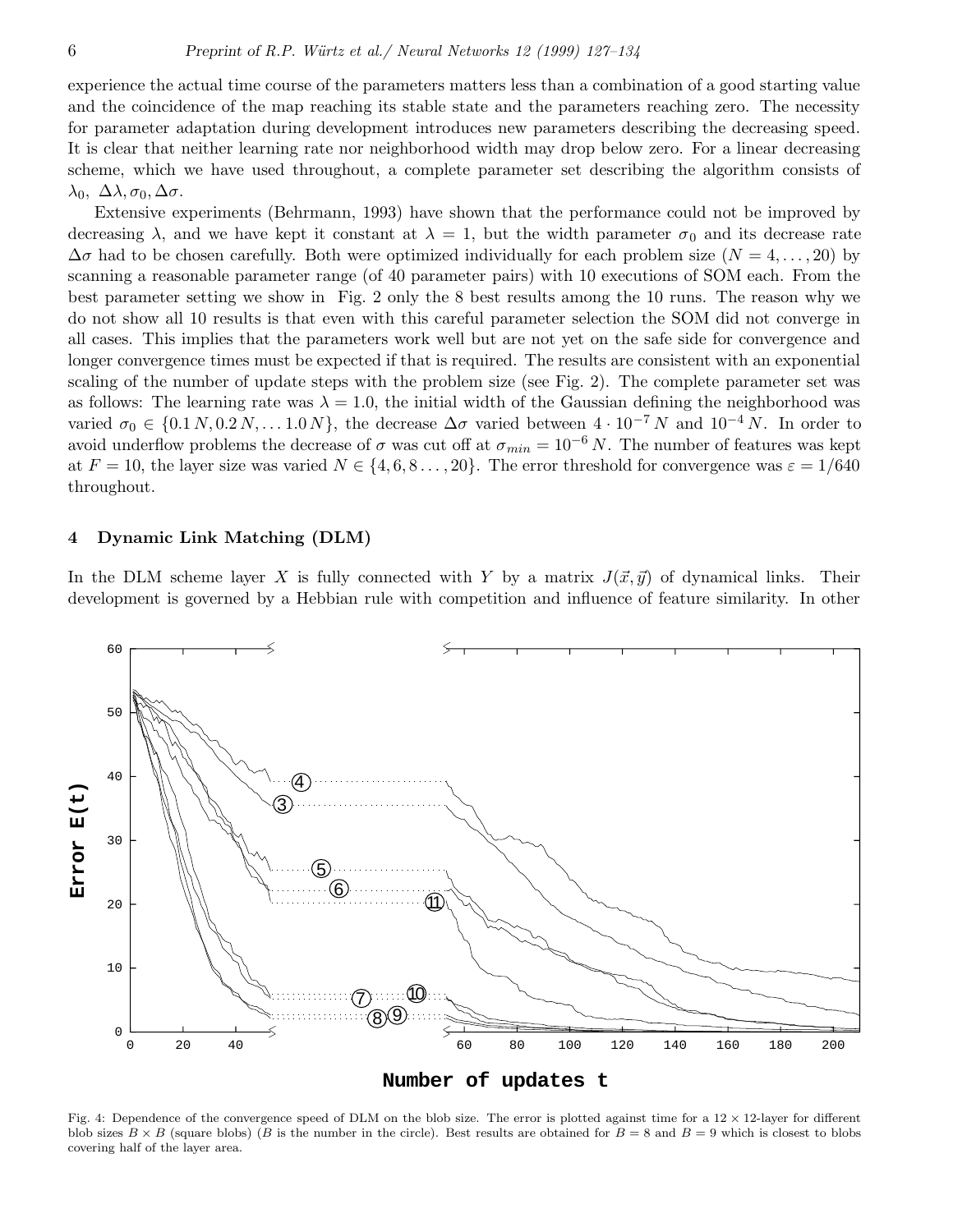words, links between pairs of neurons which have *similar features* and are *active at the same time* will be strengthened, others decay. Neighborhood preservation in DLM is achieved by ensuring that in each layer only one connected subregion of a given form and size, which we will call a blob, can be active at a time. This is a way to code neighborhood in the layer as common activity in the same time slot. A blob in layer X excites layer Y by means of the dynamic links  $J(\vec{x}, \vec{y})$ . Layer Y supports only blobs of the same form and size as X. The links only influence the *position* of the blob in Y. This position can be calculated analytically (Konen et al., 1994). Now only the neurons in the blob in X and the resulting blob in Y are active and can strengthen their links in the following update step according to their feature similarities. An activity blob is a unimodal nonnegative function  $b(\cdot)$  of the layer neurons. In our simulations we have chosen it to be 1 inside a square of size  $B \times B$  and 0 outside. Then, the concrete algorithm runs as follows ( $\ominus$  stands for componentwise subtraction modulo N:

- 1. All links are initialized to  $1/N^2$ .
- 2. A position  $\vec{x}_0 \in X$  is chosen at random, a blob is placed there, and the resulting blob position  $\vec{y}_0 \in Y$ is calculated such as to minimize the potential

$$
V(\vec{y}_0) = -\sum_{\vec{y}} \sum_{\vec{x}} J(\vec{x}, \vec{y}) T(\vec{x}, \vec{y}) b(\vec{x} \ominus \vec{x}_0) b(\vec{y} \ominus \vec{y}_0).
$$
 (4)

3. The activities in X and Y are now blobs positioned at  $\vec{x}_0$  and  $\vec{y}_0$ , respectively, and the links  $J(\vec{x}, \vec{y})$ are updated by the learning rule:

$$
\Delta J(\vec{x}, \vec{y}) := \lambda J(\vec{x}, \vec{y}) T(\vec{x}, \vec{y}) b(\vec{x} \ominus \vec{x}_0) b(\vec{y} \ominus \vec{y}_0).
$$
(5)



Fig. 5: Floating point operations required for the SOM and DLM on the mirror benchmark. The data indicate that DLM is faster for layers larger than  $16\times16.$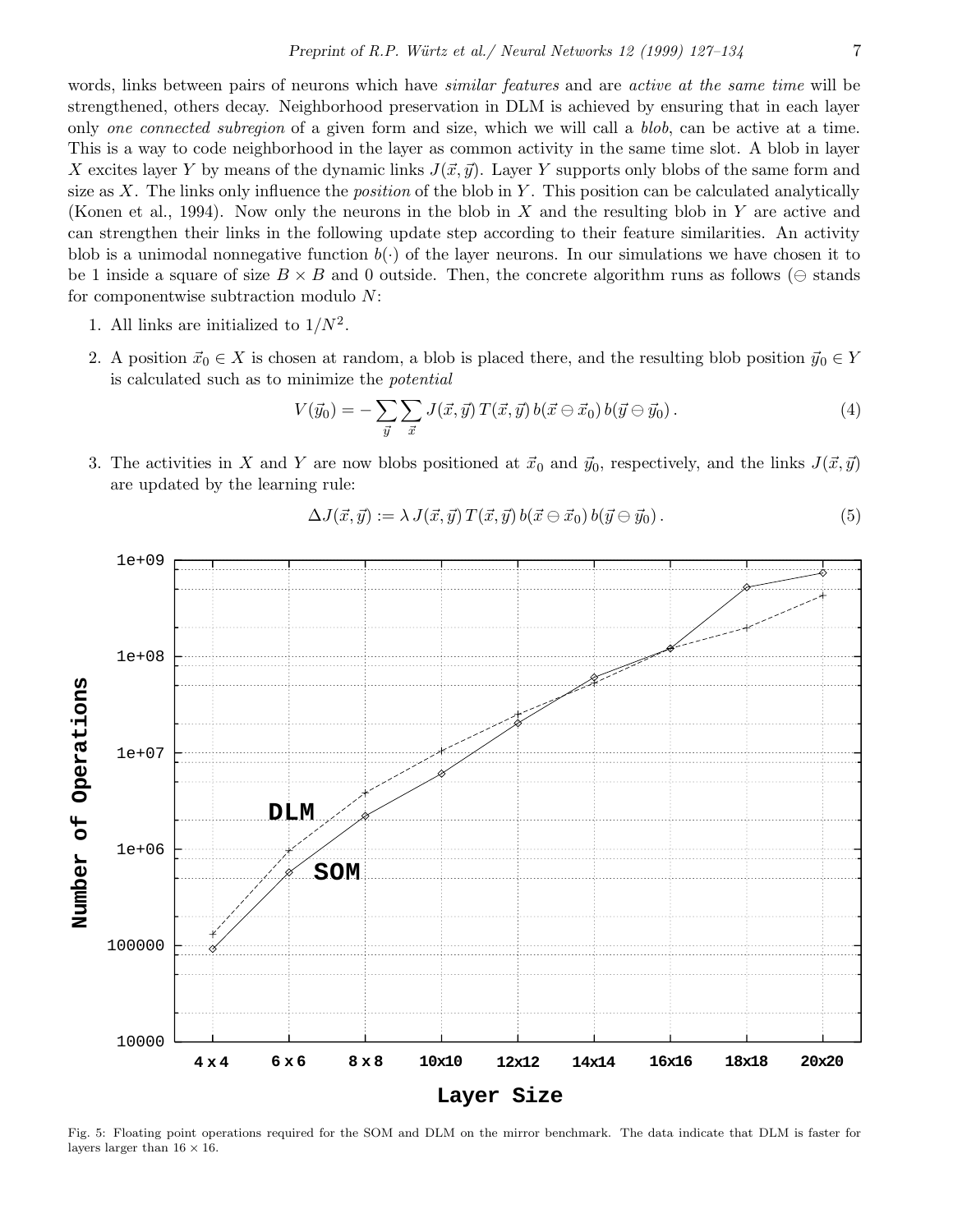4. The updated links are first normalized by division by  $\sum_{\vec{x}} J(\vec{x}, \vec{y})$  and then by division by  $\sum_{\vec{y}} J(\vec{x}, \vec{y})$ .

Steps 2 through 4 are iterated until convergence.

The algorithm converges to a state where each neuron in  $X$  has one strong link to a neuron in  $Y$  and all the other links are very small. In the early stages of DLM the mapping is not unique. The error function (2), however, requires a unique mapping. For that reason, the *center of mass* for all links  $J(\vec{x}, \vec{y})$  emerging from neuron  $\vec{x}$  has been used:

$$
\mathcal{M}_t(\vec{x}) = \frac{\sum_{\vec{y}} \vec{y} J(\vec{x}, \vec{y})}{\sum_{\vec{y}} J(\vec{x}, \vec{y})}.
$$
\n(6)

The simulations of DLM on the mirror benchmark have shown that its parameters are fairly simple to adjust. There is no necessity to decrease the learning rate  $\lambda$  or change the blob size B during iterations in order to obtain convergence. The form of the blob (circle, square, ...) does not influence convergence. Having chosen the learning rate  $\lambda$  as large as possible without impeding convergence, the only relevant parameter is the blob size B. Simulations in (Behrmann, 1993) have shown that convergence is fastest if a blob covers half the layer area. We see also from Fig. 2 that for a 12x12 layer square blobs with a side length of 8 or 9 units give fastest convergence. (A square blob of length  $\sqrt{72} = 8.49$  would cover exactly half the layer area.) The blob size  $B = N/\sqrt{2}$ , which we used for all DLM simulations, can be shown to maximize the average information gain per iteration step (see appendix for details).

The experimental conditions have been identical to those for the SOM. The scaling behavior, however, was different. On variation of the problem size  $N$  the number of iteration steps needed for convergence increase only linearly with  $N$  (Fig. 2), in sharp contrast with the exponential behavior of the SOM (Fig. 2). The complete list of parameters used for the DLM simulations is:  $B \approx N/\sqrt{2}$  for the blobsize,  $\lambda = 1.0$  for the learning rate, a constant feature number  $F = 10$ , a varying layer size  $N \in \{4, 6, 8, \ldots, 20\}$ , and a constant error threshold  $\varepsilon = 1/640$ .

#### 5 Conclusions

During our experiments we have encountered fewer difficulties in adjusting the parameters for DLM than for the SOM. Nevertheless, we have invested considerable effort to tailor both algorithms for the benchmark problem. For DLM the essential parameter is the blobsize  $B$  which should be such that the blobs cover half the layer (see section 5 for a plausibility argument in favor of this choice). For SOM, the parameter choice had to be done much more carefully, and even after that some runs without convergence remained. That shows that the parameters could hardly be modified for faster convergence without losing convergence proper.

Figs. 2 and 2 show the number of iterations required to solve the mirror problem. The comparison of these two figures is not completely fair, because the single update steps for DLM are much more complicated  $(O(N<sup>4</sup>))$  than the ones for the SOM  $(O(N<sup>2</sup>))$ . In order to show the actual execution time for concrete layer sizes we have plotted the number of floating point operations required to reach convergence in Fig. 2. This figure indicates that DLM converges faster once the layer size exceeds  $16 \times 16$ . We conclude that the convergence time for DLM will scale as  $N^4$  and the one for the SOM as  $\exp(N)$ . For an estimation of the whole effort, the figures for SOM ought to be multiplied by a factor of 40, the number of parameter combinations we tested. The price paid for the faster convergence of DLM is of course the memory requirement of  $O(N^4)$ as compared with  $O(N^2)$ . For a "mixed" complexity measure containing terms for processing time and memory requirement this would still not change the exponential vs. polynomial behavior.

A question that cannot be ignored in the comparison of neuronal algorithms as models for perception is the time required on parallel machines. Given arbitrarily many parallel processors the single update steps can be executed in constant time for both algorithms. The update steps themselves cannot be parallelized completely. To what extent partial parallelization (epoch learning) can be applied is unclear at this point. We therefore expect that on massively parallel machines DLM will scale linearly with the layer size, whereas the SOM will retain its exponential behavior. This is not particularly grave for models of brain development, where long convergence times are acceptable. For fast processes during perception, our results show that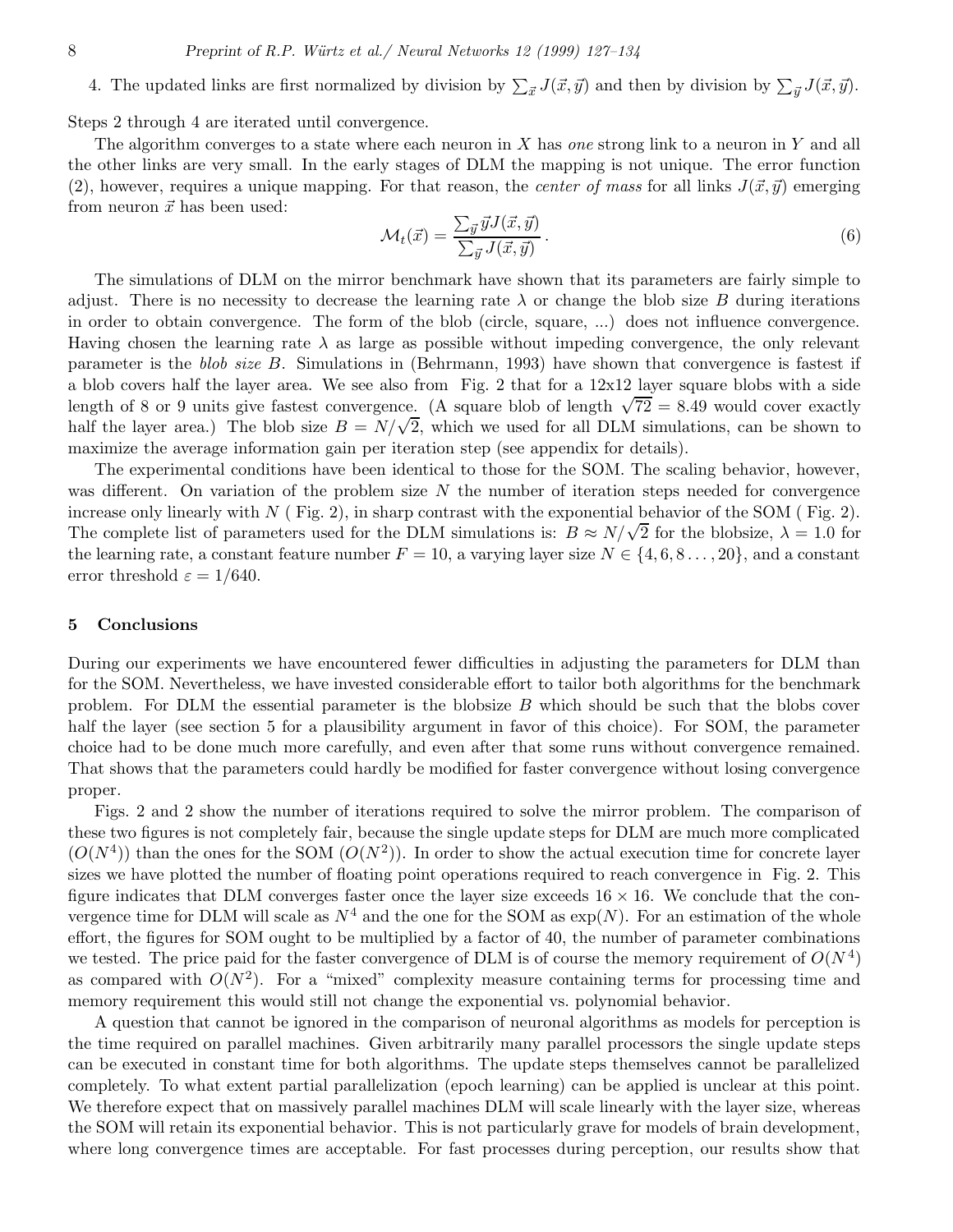SOM is not suitable. If DLM with its fast convergence is applicable to other domains of SOM such as finding low-dimensional submanifolds in high-dimensional feature spaces must be left to future research.

A possible objection to the comparison we have presented is that the topologies of the neuronal layers are different. SOM is always executed with the normal topology of the square, DLM with torus topology. The reason for this is purely practical. SOM with torus topology very often does not converge with the parameters used for the square topology. It appears that its self-organization is supported by the influence of the borders. DLM on the other hand does not show good self-organization with boundaries, mainly because the neurons there have a lower chance of being hit by a blob, and also the derivation of the position of the induced blob which is used in the placement of the Y -blob (step 2 of the DLM-algorithm) is no longer valid (see (Konen et al., 1994) for the derivation.)

Particularly annoying in this context is the fact that the definition (6) of the center of mass is not independent of the choice of coordinate system on the torus. It is indeed ill-defined in the beginning, when all links are about equal in size. However, it has the crucial property that for a fully converged mapping the resulting pointers are identical to the actual links. We consider the early steps, when it might indeed give strange results, as not important for the convergence speed. Later on, only a few neighbors of each link will have significant size, so the problem occurs only at the boundary. If a link there should be dragged towards the center of the square, although the proper position ought to be near the boundary, this is simply a distortion from the ideal mapping and can, consequently, only result in a disadvantage for DLM. Furthermore, the very fact that in our experiments DLM does converge using that measure, shows that this effect is rather negligible.

To summarize: We have tested SOM and DLM on a simple two-dimensional matching problem, the correspondence problem for the case of identical but mirrored or rotated patterns. We encountered difficulties in the parameter adjustment of SOM in the sense that a considerable parameter range had to be checked by trial and error. In the case of DLM, all parameters could be fixed by a simple rule and led to satisfactory results. After scrupulous parameter adjustment for each layer size, measurements of convergence times for SOM showed an exponential dependence on the layer size, while the results for DLM were consistent with a polynomial one without any need for parameter adjustment by trial and error. It appears safe to conclude that for matching large patterns without reduction of dimension DLM should be preferred over SOM. We can not be absolutely sure that the optimal parameter sets for the SOM have actually been tested, especially a different choice of decrease schedule for the neighborhood width could possibly bring some improvement. Consequently, we expect our results to stimulate further research on the important question of how optimal parameters for SOM can be found. Only then can the question of the scaling of convergence time with problem size be tackled more seriously than by presenting examples.

#### AppendixA The optimal blob size for DLM

It is intuitively clear that there must be an optimal blob size which leads to fastest convergence of the DLM: Too small blobs let only very few links learn in each iteration while a blob as large as the whole layer allows only learning according to the feature similarities.

With a simple argument we will demonstrate why the size of a blob which covers half of the area of the neuron layer is optimal.  $N^2$  is the number of neurons in the whole neuron layer and  $B^2$  be the number of neurons in each blob. Let us assume that we have in a certain iteration step a pair of blobs in  $X$ - and Y -layer which are correctly positioned in the sense of the underlying mapping (this is usually the case after a short initial phase).

What can be learned in this constellation about the correct mapping  $\mathcal{M}_{opt}$ ? At least we learn something about neurons  $\vec{x} \in X$  and  $\vec{y} \in Y$  which are definitely not connected, namely the ones where one partner is inside the blob and the other one outside the other blob. Without a-priori knowledge about the link matrix, then we learn from the blob pair that all links that connect cells inside a blob with cells outside a blob, i.e.  $2B^2(N^2 - B^2)$  links can *not* belong to the correct mapping.

Now, the most information from such a blob pair is gained if this is maximal. Setting the derivative to zero yields  $B^2 = 2N^2$ , thus the blob area must cover half of the layer.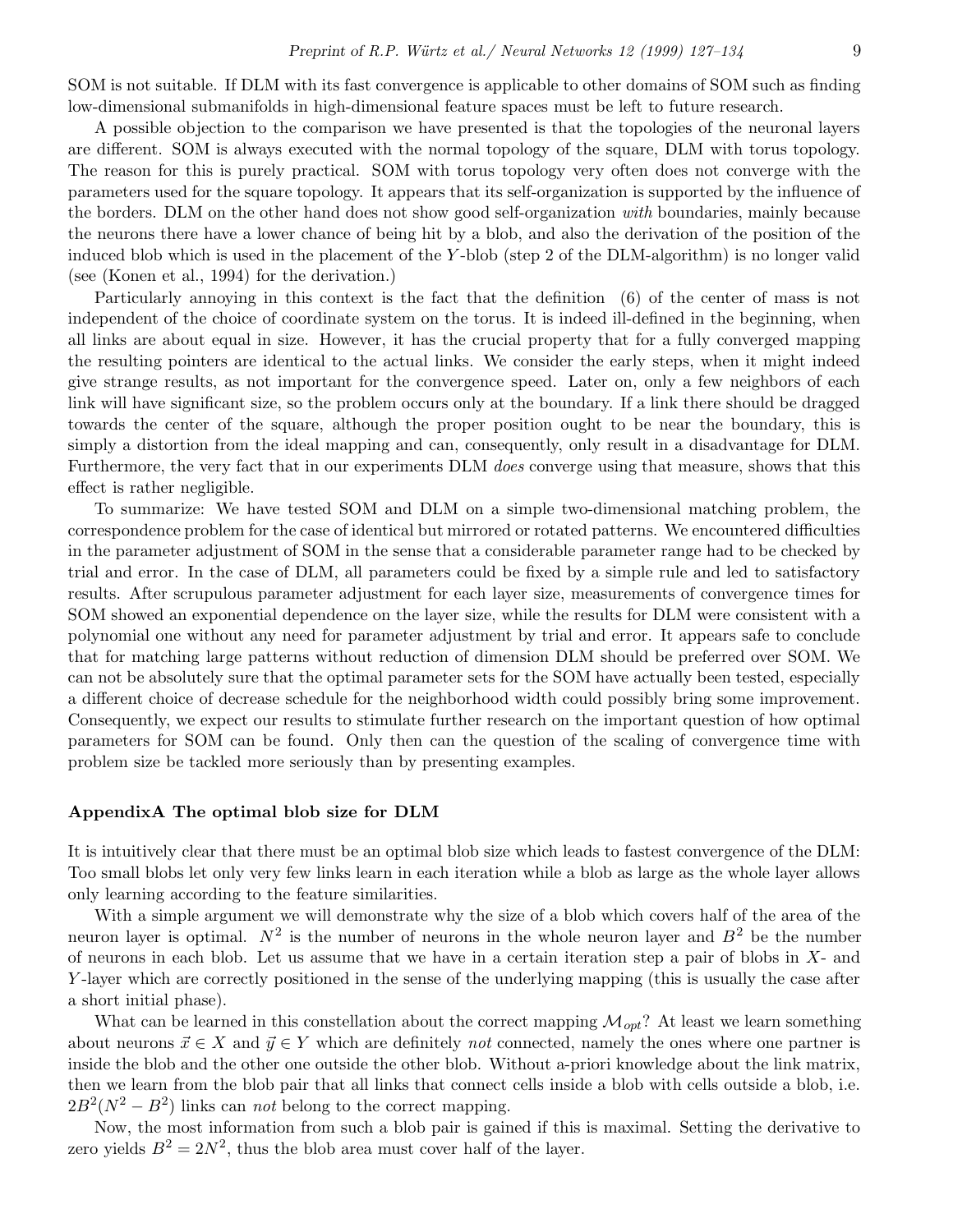This argument assumes that the time when the blobs are still at non-corresponding positions does not influence the convergence time. From a lot of simulations we have seen that it is very frequently zero (blobs are at corresponding positions from the very first step). It is also unclear how the overlaps of blobs between different iterations should be accounted for. The simulation results (see Fig. 2 and (Behrmann, 1993) for full details) indicate that both effects are probably negligible for practical purposes.

From this interpretation it can be conjectured that an antihebbian learning rule could give better results. We will certainly try this suggestion by one of the referees for future versions of DLM.

The blobs of DLM can also be interpreted in the following way. The goal is to relax the continuity constraint M2, because continuity between discrete spaces is trivial. A topology (and thus continuity) is usually defined in terms of the collection of open sets. This can hardly be used to get a workable definition of neighborhood preservation, because again, all sets are open in discrete spaces.

However, topology can also be defined in terms of neighborhood systems. This leads to Cauchy's definition of continuity: A function f is continuous if and only if for each neighborhood V of a point  $f(x)$  there is a neighborhood U of x such that  $f(U) \subseteq V$ . DLM can be interpreted as trying pairs of neighborhoods and making sure that the points inside the neighborhood in X are hindered from being mapped outside the neighborhood in Y . Neighborhoods smaller than the blobs are created virtually by the intersection of two or more blobs from the succession of blobs during the self-organizing process.

#### References

- Behrmann, K.-O. (1993). Leistungsuntersuchungen des "Dynamischen Link-Matchings" und Vergleich mit dem Kohonen-Algorithmus. Technical Report IR-INI 93-05, Ruhr-Universität Bochum, Master's thesis, Universität Karlsruhe.
- Bellando, J. and Kothari, R. (1996). On image correspondence using topology preserving mappings. In Proceedings of the International Conference on Neural Networks, Washington, 1996, pages 1784–1789.
- Goodhill, G. J., Finch, S., and Sejnowski, T. J. (1995). Quantifying neighborhood preservation in topographic mappings. Technical Report INC-9505, Institute for Neural Computation, UCSD, La Jolla, CA 92037, USA.
- Kohonen, T. (1982). Self-organized formation of topologically correct feature maps. *Biological Cybernetics*, 43:59–69.
- Kohonen, T. (1990). The self-organizing map. Proc. IEEE, 78:1464–1480.
- Kohonen, T. (1997). Self-Organizing Maps. Springer Verlag, Berlin, Heidelberg, New York, 2nd edition.
- Konen, W., Maurer, T., and von der Malsburg, C. (1994). A fast dynamic link matching algorithm for invariant pattern recognition. Neural Networks, 7(6/7):1019–1030.
- Konen, W. and von der Malsburg, C. (1993). Learning to generalize from single examples in the dynamic link architecture. Neural Computation, 5:719–735.
- Lades, M., Vorbrüggen, J. C., Buhmann, J., Lange, J., von der Malsburg, C., Würtz, R. P., and Konen, W. (1993). Distortion invariant object recognition in the dynamic link architecture. IEEE Transactions on Computers, 42(3):300–311.
- Sejnowski, T., Kienker, P., and Hinton, G. (1986). Learning symmetry groups with hidden units: Beyond the perceptron. Physica D, 22:260–275.
- Willshaw, D. J. and von der Malsburg, C. (1976). How patterned neural connections can be set up by self-organization. Proceedings of the Royal Society, London, B 194:431–445.
- Wiskott, L. (1996). Labeled Graphs and Dynamic Link Matching for Face Recognition and Scene Analysis. Reihe Physik. Verlag Harri Deutsch, Thun, Frankfurt am Main.